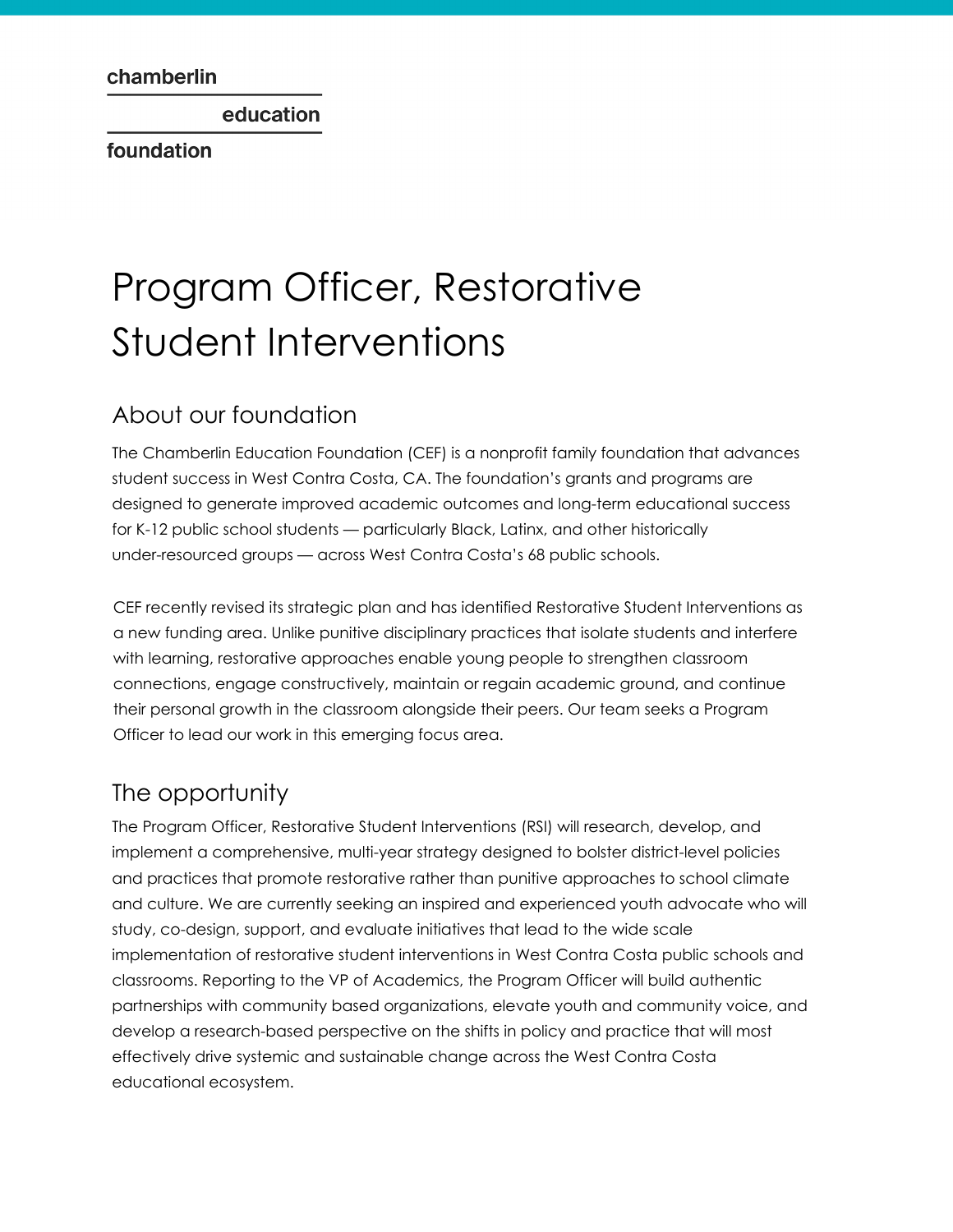## Candidate profile

The ideal candidate is an experienced systems thinker, adept at strategically evaluating and navigating partnership opportunities and converting complex goals into concrete, actionable steps that advance CEF's work in this key focus area.

Candidates with 7-10 years experience in education, youth or community advocacy, coalition building, and managing and scaling complex youth-centered systems are encouraged to apply. Successful candidates will demonstrate a record of success creating new education policy or practices, a deep familiarity with the theory and methods of successful restorative practices, and experience working directly with youth, families, and educators.

#### Core responsibilities

The Program Officer, RSI will:

*Research, develop, and present to CEF board a comprehensive, multi-year funding strategy for Chamberlin Education Foundation to support initiatives, partnerships, and advocacy efforts that will promote the wide scale adoption of restorative student interventions in West Contra Costa public schools*

- Research and draft a landscape analysis that documents current RSI policies and practices in West Contra Costa public schools, identifying key gaps and opportunities
- Meet with community-based organization leaders, community advocates, and young people to learn about current efforts in this space, inform CEF strategy, and identify strategic opportunities for aligned action
- Serve as CEF's resident expert on discipline policy, both within and outside West Contra Costa; research and identify promising innovations in restorative interventions in other districts across the country
- Develop and defend a perspective on the policies and practices that need to shift to enable schools to embrace restorative approaches

*Support West Contra Costa education leaders (young people, community advocates, and educators) to advocate for RSI best practices and co-design innovative solutions*

- Strengthen relationships and create opportunities to convene young people, educators, nonprofit partners and local leaders around RSI
- Elevate the voice of young people who are most harmed by the current policies and practices
- Champion effective RSI practices in WCC schools and encourage lead educators and community members to recognize their value for teachers, students, and schools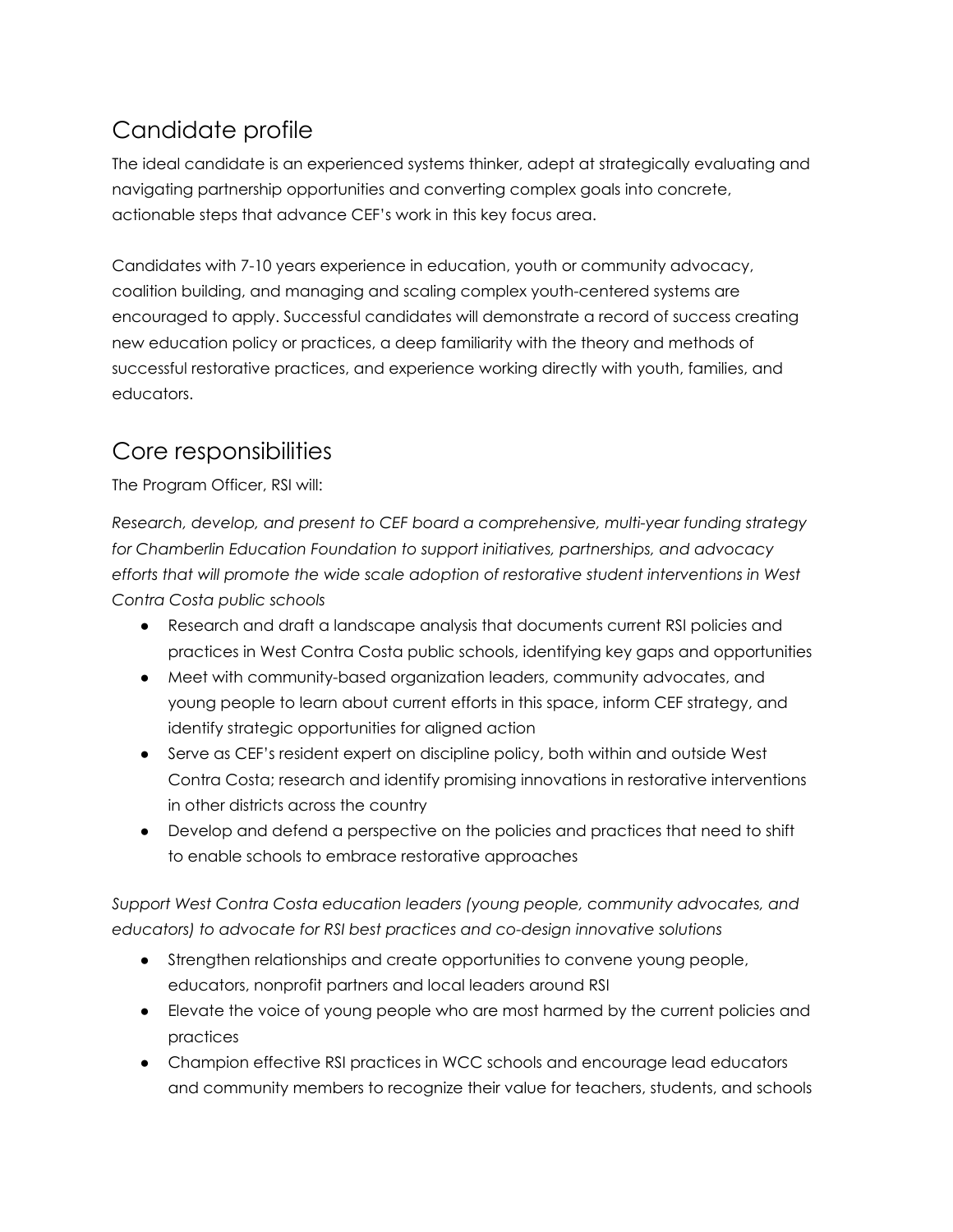● Co-design promising solutions alongside young people and support the implementation, refinement, and measurement of these solutions

*Build a system to manage community contacts, program data, and success measures for internal and external reporting*

- Gather, organize, analyze, and report on project and program data and outcomes
- Generate reports and progress updates about RSI work for internal and external audiences
- Partner with CEF staff to reconsider and broaden traditional measures of student success to include measurements of well being and belonging

*Embody the values and principles that align with CEF's organizational identity and mission*

- Represent the foundation in public settings and with key partners and stakeholders
- Champion the foundation's core beliefs, strategic approach, and overall commitment to student success
- Encourage and generate positive experiences with CEF's supported RSI programs, partners and practices

*Support the CEF team in other areas of grantmaking, including, but not limited to:*

- Community Giving Initiative, a program to support youth-serving community organizations in West Contra Costa
- Annual staff and advisory board discretionary grants

## Candidate skills and attributes

This position is for you if you are:

- An experienced program leader with a track record of implementing restorative student interventions that led to measurable student achievement
- Driven to improve educational outcomes for all students with a particular focus on Black and Latinx students, and other historically underserved, high-needs student populations
- Passionate about elevating student and community voice and building inclusive classroom/school environments
- Excited about building a network of connected educators, nonprofit leaders, education researchers, and community-based organizations grounded in the importance of inclusivity and welcoming student environments, and ultimately in the impact on student success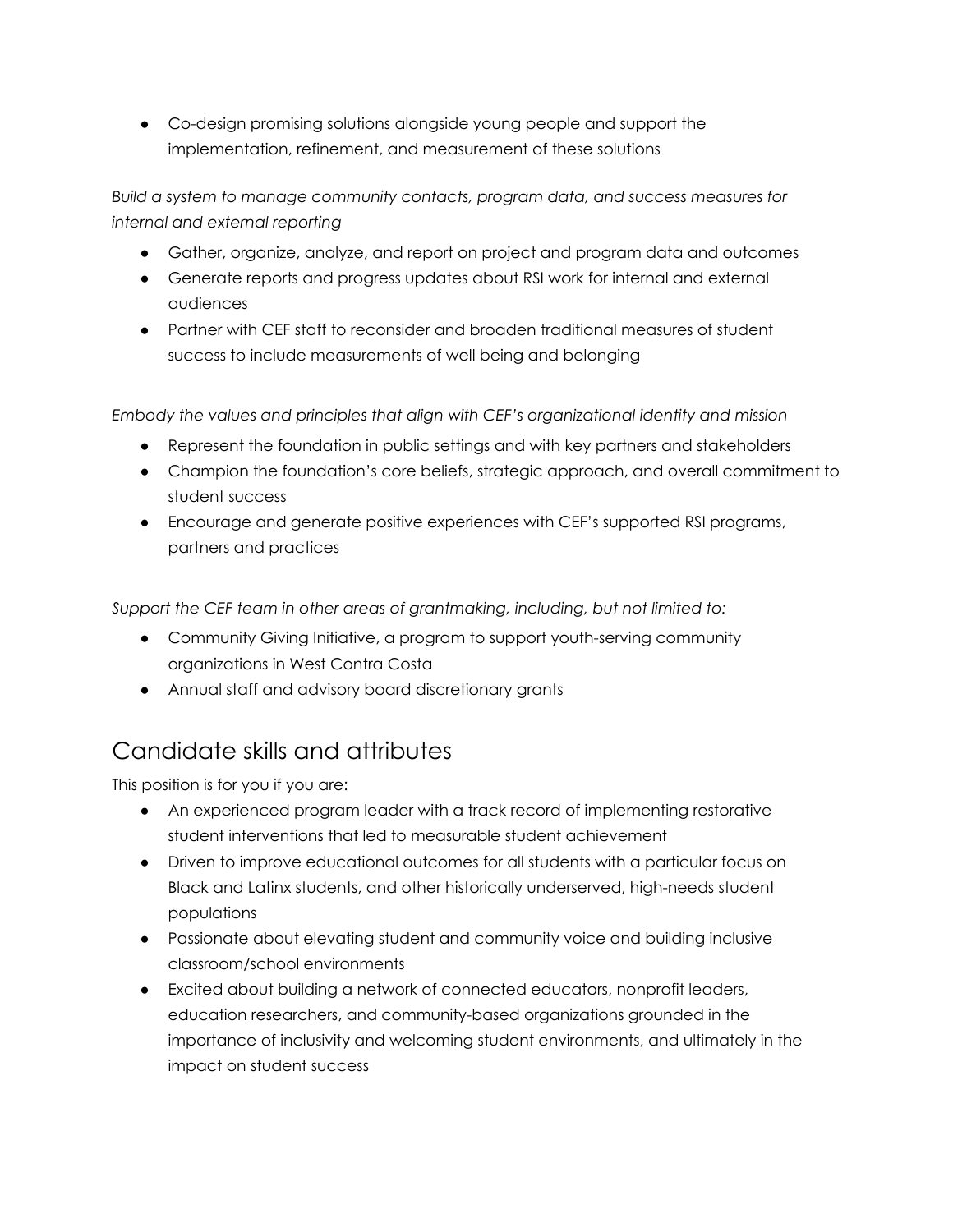- Strong operator who is able to plan and manage complex projects that include multiple internal and external stakeholders
- A highly relational professional with the capacity to build strong, trusting relationships with both staff, students and community stakeholders
- A strategist who is able to pursue the right research to arrive at an evidence based approach to making investments and supporting grantees
- A continuous learner and policy "enthusiast" interested in building deeper expertise around national, state, and district-level discipline policies and the promising innovations happening in the restorative intervention space
- Equally effective working independently and as part of a highly collaborative team that values flexibility, candor, humor, inclusivity, and open-mindedness
- Enthusiastic to deploy existing and emerging technology in service of CEF's partnership, collaboration, and impact goals

## Candidate additional qualifications

- B.A./B.S. degree from an accredited university
- Minimum of 7 years experience working with youth as a teacher, counselor, educational program specialist or related work experience
- Demonstrated familiarity or commitment to West Contra Costa (preferred)
- Spanish communication skills (preferred)
- Working proficiency with Google Workspace, Microsoft Office, Asana, and / or CRM platforms (eg. Hubspot, Salesforce, etc.) or demonstrated desire to quickly learn

## What CEF offers

- Competitive salary of \$100,000-\$130,000 based on experience
- Generous benefits package including, medical, vision, dental, life, and long term disability insurance, and 401(k)matching
- Flexibility to work remotely two days per week
- An opportunity to design and build partnerships/programs from the ground up
- The room and resources to innovate and execute in partnership with a small, agile and supportive team
- An entrepreneurial environment with mission-driven colleagues who are as passionate and committed as you are
- Continued opportunities for professional growth and development
- The chance to make a difference